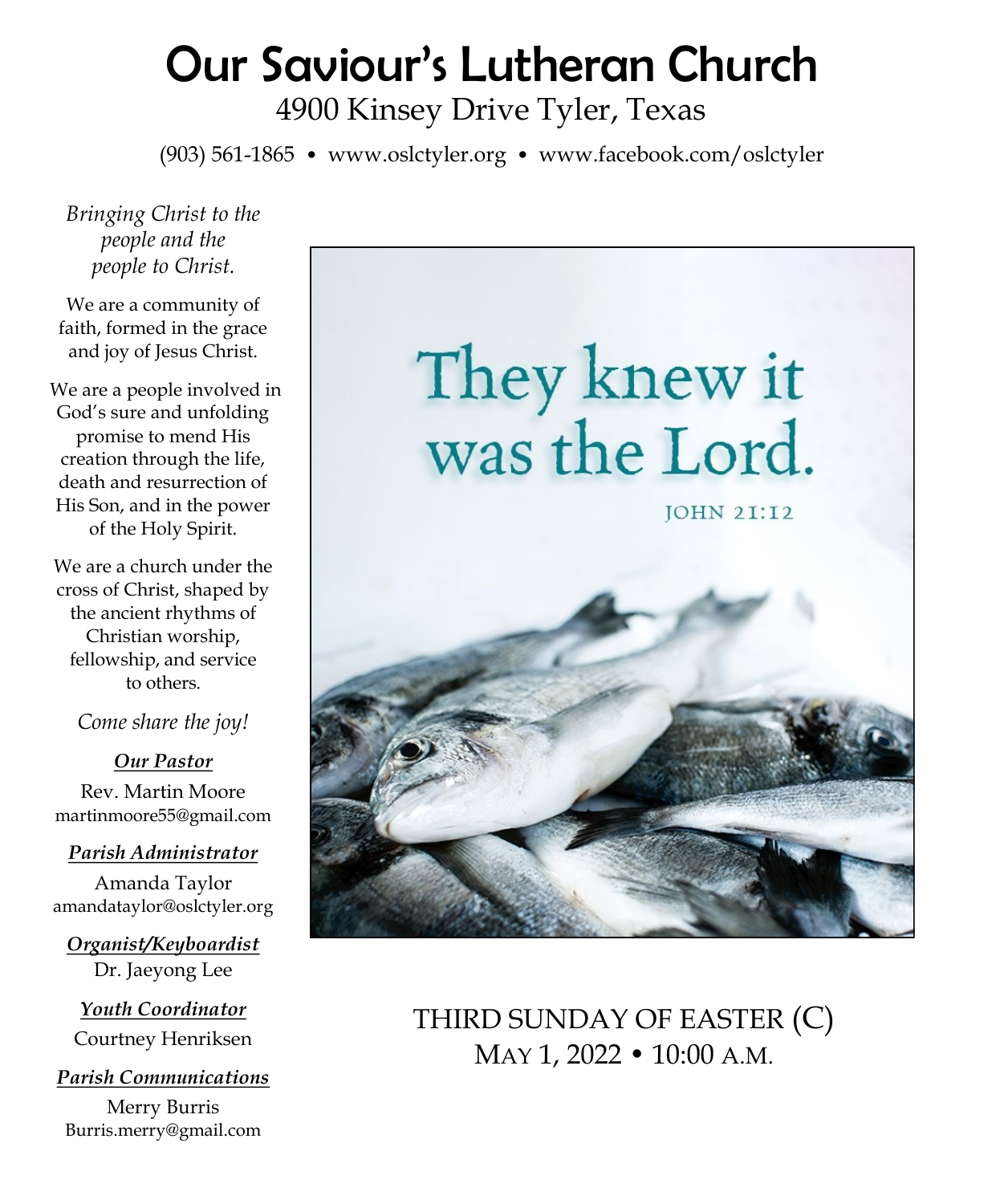

## **To Our Members, Guests and Visitors**

We are all on a journey of faith; God does not expect us to make the journey alone.

Please contact us if we can be of help in any way. Pastor Martin Moore: 979-551-6222 • martinmoore55@gmail.com Our Office Hours are Monday through Thursday, 10:00 a.m. until 2:00 p.m. Office: 903-561-1865 • amandataylor@oslctyler.org

## **Prelude -** Dr. Jaeyong Lee

## **Welcome**

- It is a pleasure to worship together. If you are a newcomer, have a prayer request, or would like to receive a call or visit from Pastor Martin, please fill out the yellow card on the back of each pew. Information on our core beliefs, structure and mission is available at the Welcome Table and on our website.
- We practice open communion. All who are baptized and desire to share in the Body and Blood of our Lord are welcome. We begin communing children in 5th grade and offer a communion class to prepare them to receive this Sacrament.

## **CHILDREN'S SONG / LESSON**

#### "THIS IS THE DAY"

| This is the day,        | This is the day         |
|-------------------------|-------------------------|
| This is the day         | That the Lord has made. |
| That the Lord has made  | We will rejoice         |
| That the Lord has made. | And be glad in it.      |
| We will rejoice,        | This is the day,        |
| We will rejoice         | This is the day         |
| And be glad in it,      | That the Lord has made. |
| And be glad in it.      |                         |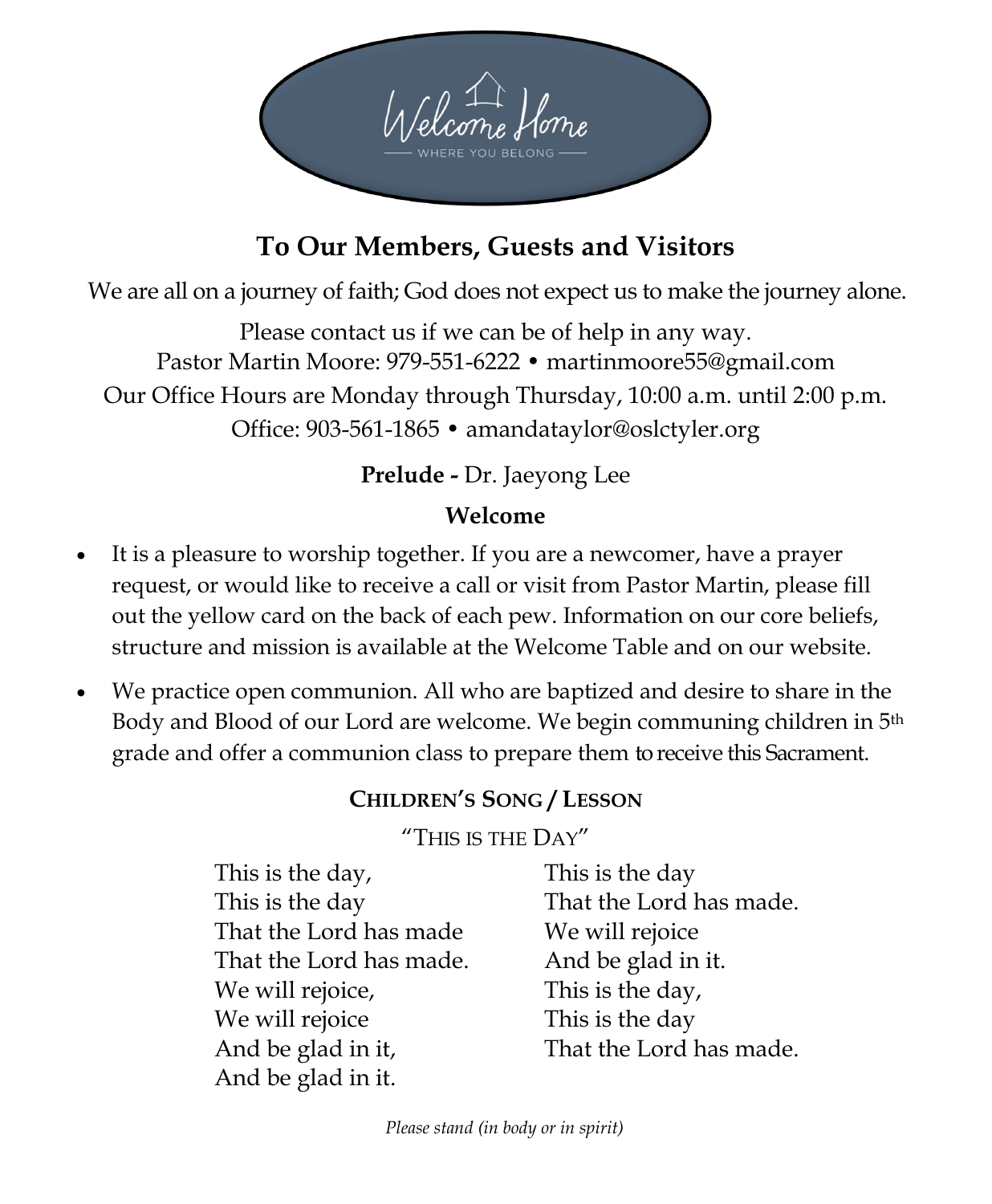#### **PROCESSIONAL HYMN**

**"**THINE IS THE GLORY" (*LBW, #145, VS 1-2)* 

| Thine is the glory, Risen, conqu'ring Son  | Lo, Jesus meets thee, Risen from the   |
|--------------------------------------------|----------------------------------------|
| Endless is the vic-t'ry, Thou o'er death   | tomb!                                  |
| hast won!                                  | Lovingly he greets thee, Scatters fear |
| Angels in bright raiment, Rolled the       | and gloom;                             |
| stone away                                 | Let his Church with gladness,          |
| Kept the folded grave clothes, Where       | Hymns of triumph sing,                 |
| thy body lay.                              | For the Lord now liveth, Death hath    |
| Refrain                                    | lost its sting!                        |
| Thine is the glory, Risen, conqu'ring Son; | Refrain                                |
| Endless is the vic- $t'ry$ ,               |                                        |
| Thou o'er death has won!                   |                                        |
|                                            |                                        |

#### **CONFESSION AND FORGIVENESS**

*As the Pastor says the Invocation, the Sign of the Cross may be made in remembrance of our baptisms.* 

- P: In the name of the Father, and of the  $\mathbb F$  Son, and of the Holy Spirit.
- **C: Amen**
- P: Almighty God, to whom all hearts are open, all desires known, and from whom no secrets are hid: Cleanse the thoughts of our hearts by the inspiration of your Holy Spirit, that we may perfectly love you and worthily magnify your holy name, through Jesus Christ our Lord.
- **C: Amen**
- P: If we say we have no sin, we deceive ourselves, and the truth is not in us. But if we confess our sins, God who is faithful and just will forgive our sins and cleanse us from all unrighteousness.

(Silence for reflection and self-examination)

- P: Most merciful God,
- **C: We confess that we are in bondage to sin and cannot free ourselves. We have sinned against you in thought, word, and deed, by what we have done and by what we have left undone. We have not loved you with our whole heart; we have not loved our neighbors as ourselves. For the sake of your Son, Jesus Christ, have mercy on us. Forgive us, renew us, and lead us, so that we may delight in your will and walk in your ways, to the glory of your holy name. Amen**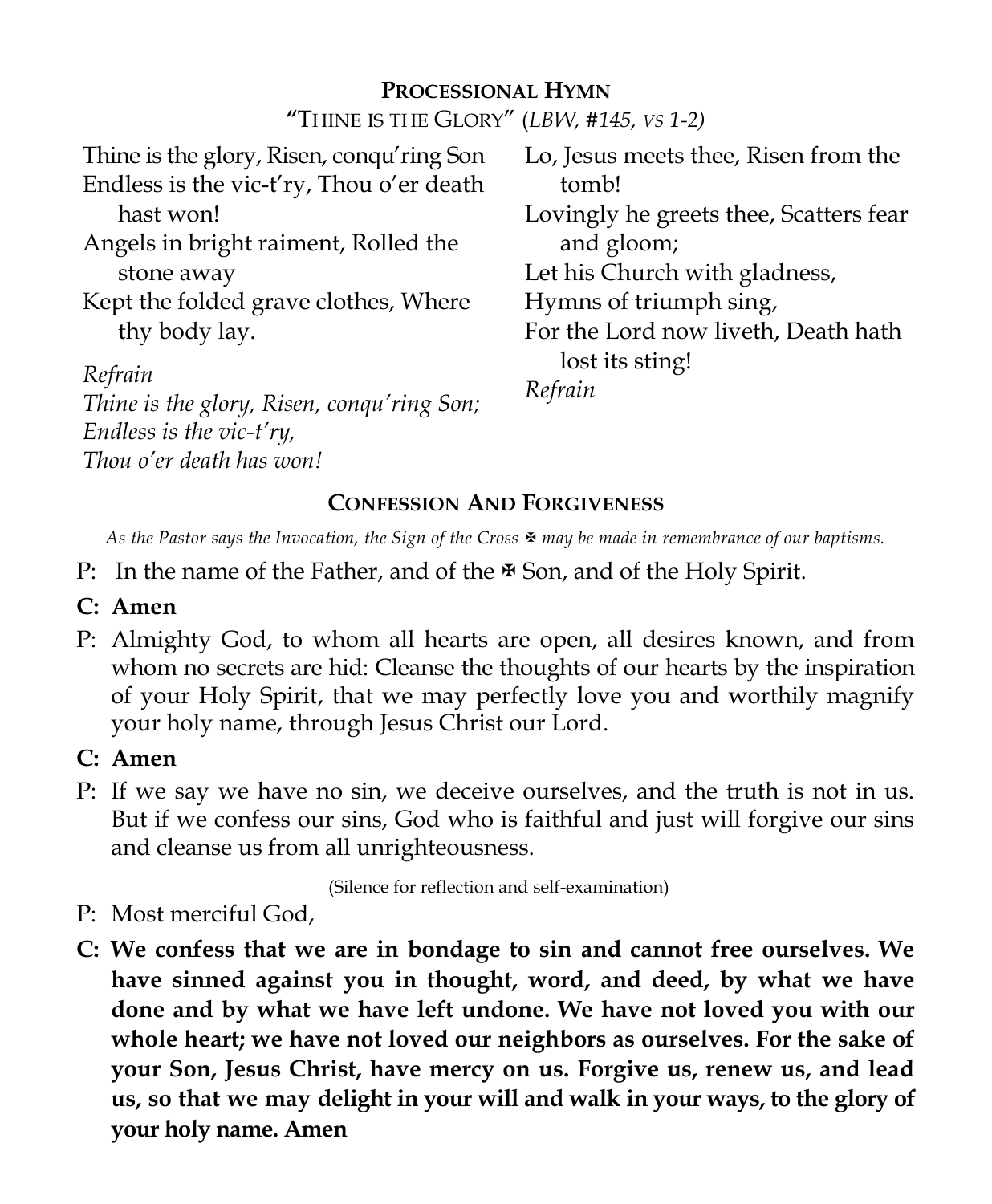- P: Almighty God, in his mercy, has given his Son to die for us and, for his sake, forgives us all our sins. In the name of Jesus Christ, and by his authority, I therefore declare to you the entire forgiveness of all your sins, in the name of the Father, and of the  $\mathbb F$  Son, and of the Holy Spirit.
- **C: Amen**

## **GREETING**

- P: The grace of our Lord Jesus Christ, the love of God, and the communion of the Holy Spirit be with you all.
- **C: And also with you.**

## **KYRIE**

- A: In peace, let us pray to the Lord.
- **C: Lord, have mercy.**
- A: For the peace from above, and for our salvation, let us pray to the Lord.
- **C: Lord, have mercy.**
- A: For the peace of the whole world, for the well-being of the Church of God, and for the unity of all, let us pray to the Lord.
- **C: Lord, have mercy.**
- A: For this holy house, and for all who offer here their worship and praise, let us pray to the Lord.
- **C: Lord, have mercy.**
- A: Help, save, comfort, and defend us, gracious Lord.
- **C: Amen**

|  | HYMN OF PRAISE ~ "THIS IS THE FEAST" (LBW P. 81) |  |  |
|--|--------------------------------------------------|--|--|
|--|--------------------------------------------------|--|--|

| This is the feast of victory for our God.<br>Alleluia.                                       | Alleluia.<br>Sing with all the people of God and join in<br>the hymn of all creation:           |
|----------------------------------------------------------------------------------------------|-------------------------------------------------------------------------------------------------|
| Worthy is Christ, the Lamb who was<br>slain, whose blood set us free to be<br>people of God. | Blessing and honor and glory and might be<br>to God and the Lamb forever. Amen.                 |
| Power and riches and wisdom and<br>strength and honor and blessing<br>and glory are His.     | This is the feast of victory for our God, for<br>the Lamb who was slain has begun his<br>reign. |
| This is the feast of victory for our God.                                                    | Alleluia. Alleluia.                                                                             |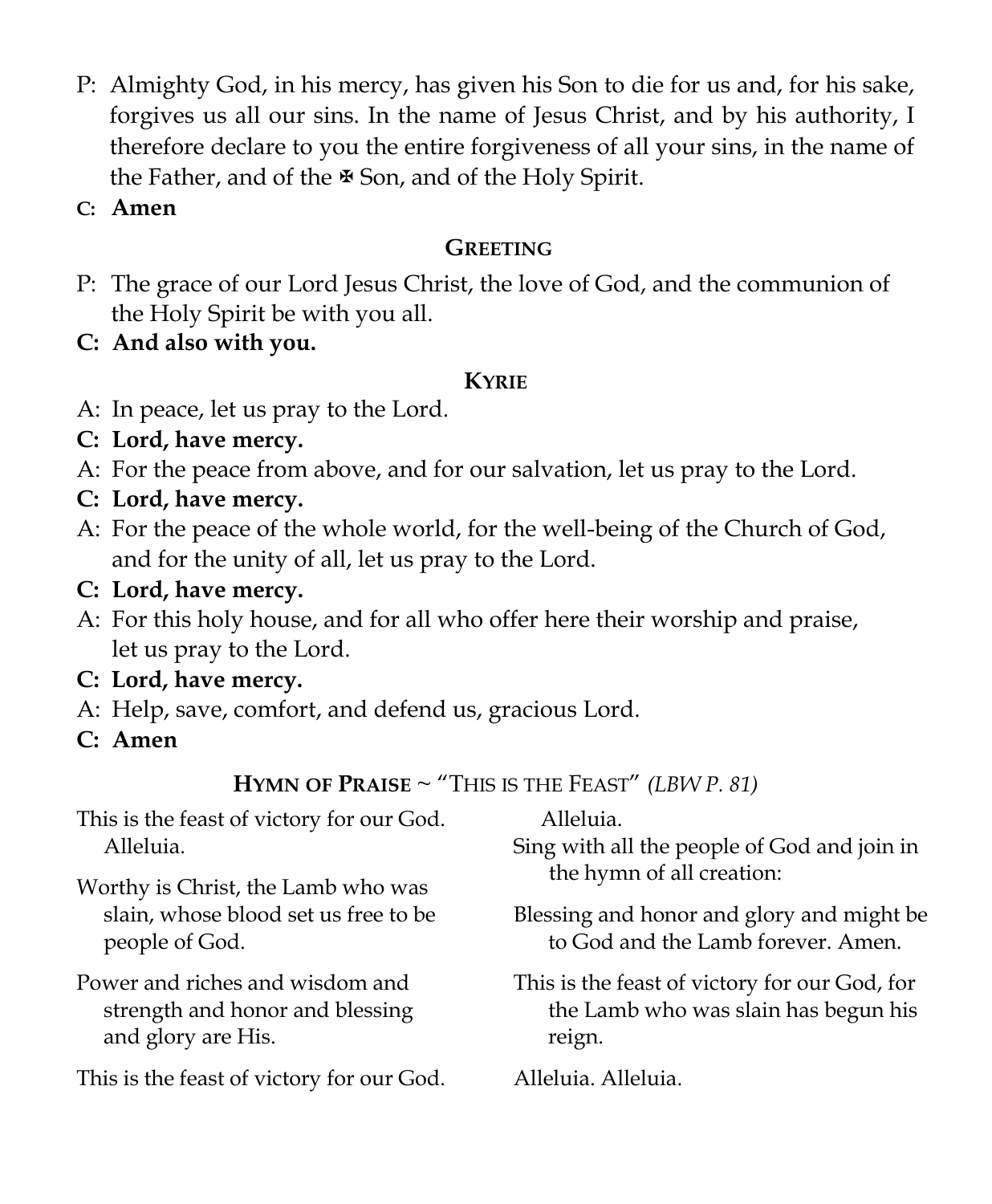## **Prayer of the Day**

- P: The Lord be with you.
- **C: And also with you.**
- P: O God, by the humiliation of your Son, you raised up this fallen world. Teach us whom you have rescued from endless death to have the fullness of eternal joy, through the same Jesus Christ, your Son, our Lord. For he lives and reigns with you and the Holy Spirit, one God, now and forever. Amen
- **C: Amen**

*Please be seated*

## **The Service Of The Word**

#### **FIRST READING**

#### ACTS 9:1-22

R: 1Saul, still breathing threats and murder against the disciples of the Lord, went to the high priest 2and asked him for letters to the synagogues at Damascus, so that if he found any belonging to the Way, men or women, he might bring them bound to Jerusalem. 3Now as he went on his way, he approached Damascus, and suddenly a light from heaven shone around him. 4And falling to the ground, he heard a voice saying to him, "Saul, Saul, why are you persecuting me?" 5And he said, "Who are you, Lord?" And he said, "I am Jesus, whom you are persecuting. 6But rise and enter the city, and you will be told what you are to do." 7The men who were traveling with him stood speechless, hearing the voice but seeing no one. <sup>8</sup>Saul rose from the ground, and although his eyes were opened, he saw nothing. So they led him by the hand and brought him into Damascus. 9And for three days he was without sight, and neither ate nor drank. 10Now there was a disciple at Damascus named Ananias. The Lord said to him in a vision, "Ananias." And he said, "Here I am, Lord." <sup>11</sup>And the Lord said to him, "Rise and go to the street called Straight, and at the house of Judas look for a man of Tarsus named Saul, for behold, he is praying, 12and he has seen in a vision a man named Ananias come in and lay his hands on him so that he might regain his sight." <sup>13</sup>But Ananias answered, "Lord, I have heard from many about this man, how much evil he has done to your saints at Jerusalem. 14And here he has authority from the chief priests to bind all who call on your name." 15But the Lord said to him, "Go, for he is a chosen instrument of mine to carry my name before the Gentiles and kings and the children of Israel. 16For I will show him how much he must suffer for the sake of my name." 17So Ananias departed and entered the house. And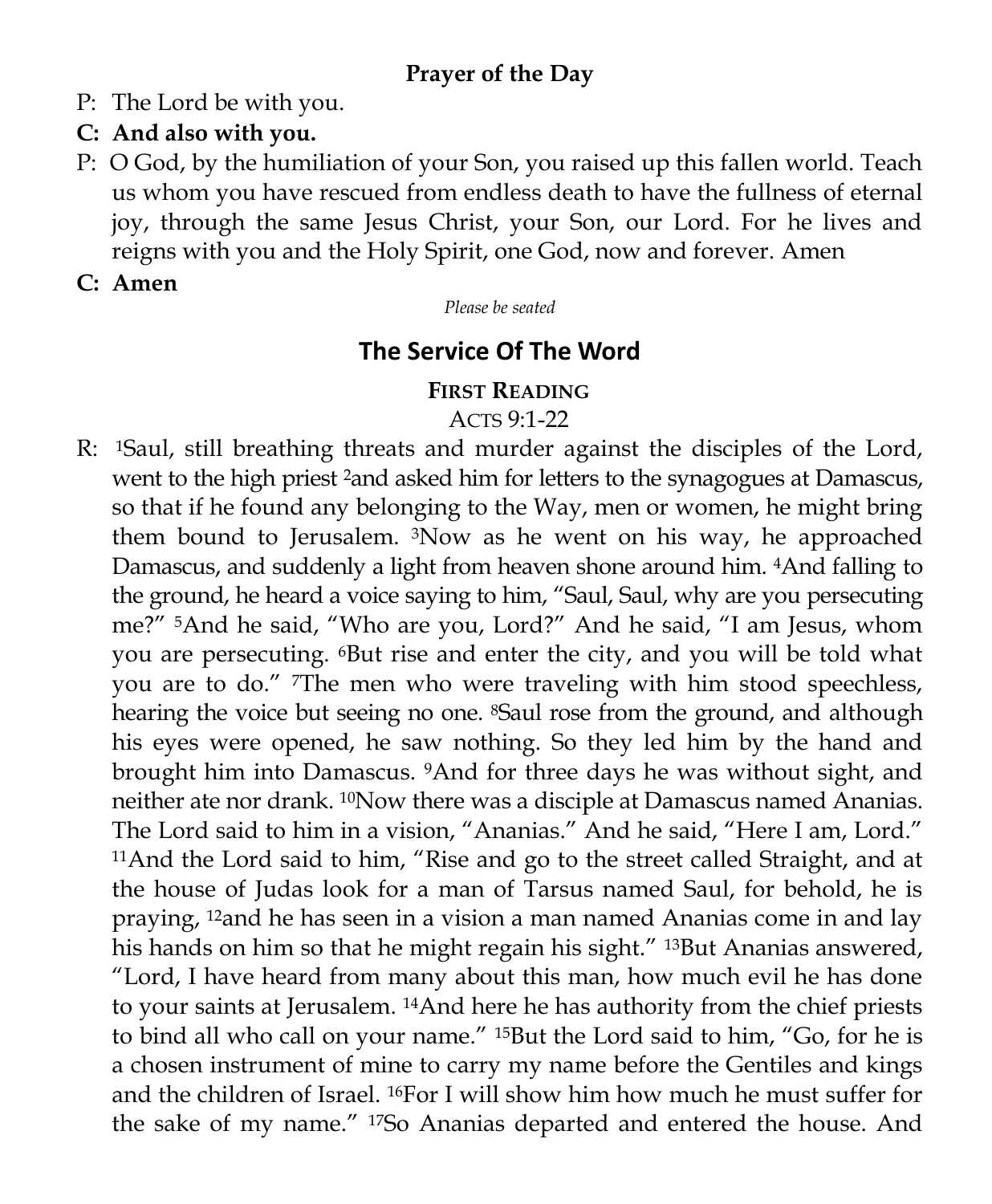laying his hands on him he said, "Brother Saul, the Lord Jesus who appeared to you on the road by which you came has sent me so that you may regain your sight and be filled with the Holy Spirit." 18And immediately something like scales fell from his eyes, and he regained his sight. Then he rose and was baptized; 19and taking food, he was strengthened. For some days he was with the disciples at Damascus. <sup>20</sup>And immediately he proclaimed Jesus in the synagogues, saying, "He is the Son of God." 21And all who heard him were amazed and said, "Is not this the man who made havoc in Jerusalem of those who called upon this name? And has he not come here for this purpose, to bring them bound before the chief priests?" <sup>22</sup>But Saul increased all the more in strength, and confounded the Jews who lived in Damascus by proving that Jesus was the Christ.

- R: This is the Word of the Lord.
- **C: Thanks be to God!**

## **PSALMODY**

#### PSALM 30

- R: 1I will exalt you, O Lord, because you have lifted me up and have not let my enemies triumph over me.
- **C: 2O Lord my God, I cried out to you, and you restored me to health.**
- R: 3You brought me up, O Lord, from the dead; you restored my life as I was going down to the grave.
- **C: 4Sing to the Lord, you servants of his; give thanks for the remembrance of his holiness.**
- R: 5For his wrath endures but the twinkling of an eye, his favor for a lifetime.
- **C: 6Weeping may spend the night, but joy comes in the morning.**
- R: 7While I felt secure, I said, "I shall never be disturbed. You, Lord, with your favor, made me as strong as the mountains."
- **C: 8Then you hid your face, and I was filled with fear.**
- R: 9I cried to you, O Lord; I pleaded with the Lord, saying,
- **C: 10"What profit is there in my blood, if I go down to the pit? Will the dust praise you or declare your faithfulness?**
- R: 11Hear, O Lord, and have mercy upon me; O Lord, be my helper."
- **C: 12You have turned my wailing into dancing; you have put off my sackcloth and clothed me with joy.**
- R: 13Therefore my heart sings to you without ceasing; O Lord my God, I will give you thanks forever.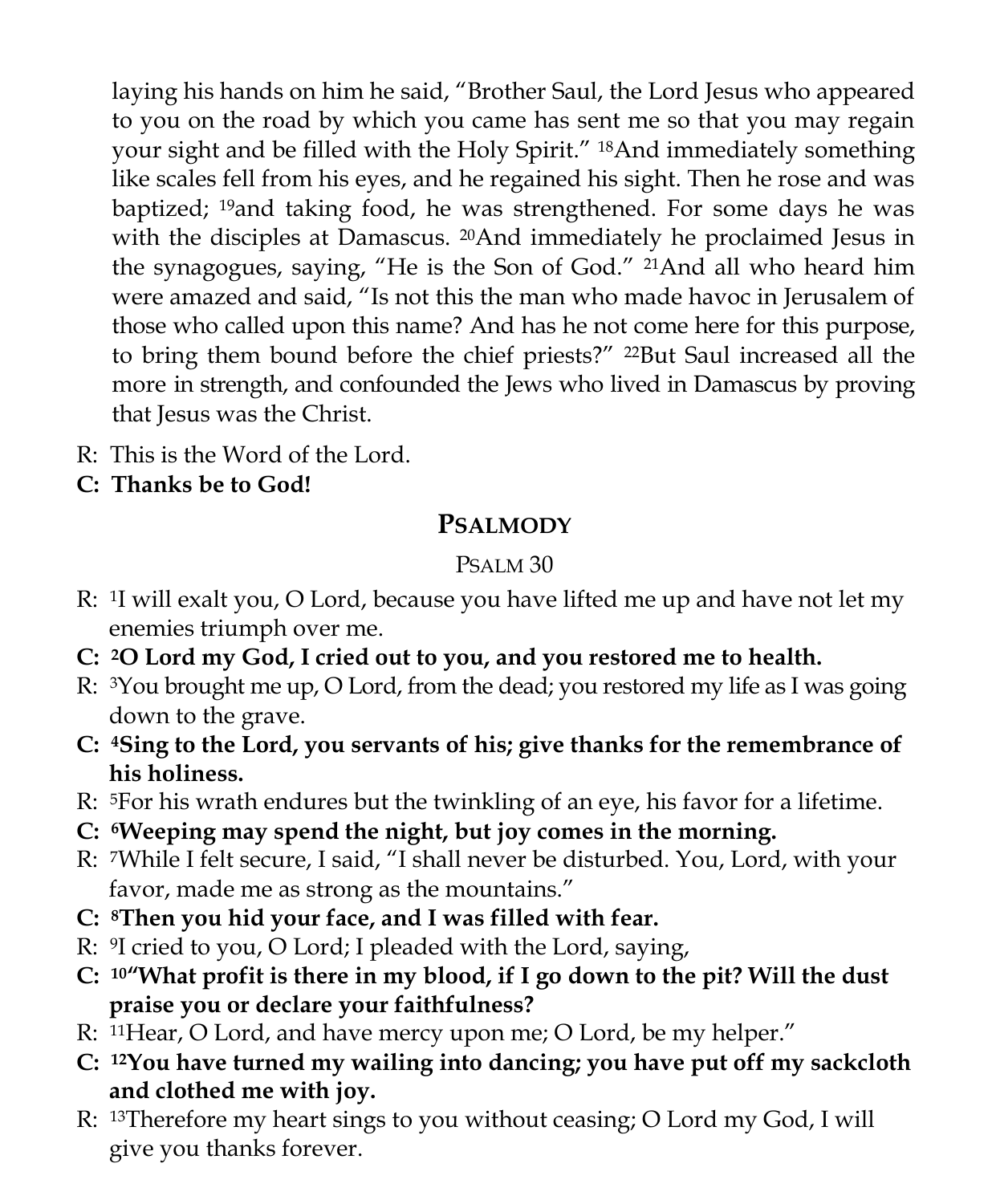#### **SECOND READING**

#### REVELATION 5:8-14

- R: 8And when he had taken the scroll, the four living creatures and the twentyfour elders fell down before the Lamb, each holding a harp, and golden bowls full of incense, which are the prayers of the saints. <sup>9</sup>And they sang a new song, saying, "Worthy are you to take the scroll and to open its seals, for you were slain, and by your blood you ransomed people for God from every tribe and language and people and nation, <sup>10</sup>and you have made them a kingdom and priests to our God, and they shall reign on the earth." 11Then I looked, and I heard around the throne and the living creatures and the elders the voice of many angels, numbering myriads of myriads and thousands of thousands, <sup>12</sup>saying with a loud voice, "Worthy is the Lamb who was slain, to receive power and wealth and wisdom and might and honor and glory and blessing!" <sup>13</sup>And I heard every creature in heaven and on earth and under the earth and in the sea, and all that is in them, saying, "To him who sits on the throne and to the Lamb be blessing and honor and glory and might forever and ever!" 14And the four living creatures said, "Amen!" and the elders fell down and worshiped.
- **C: Thanks be to God.**

*Please stand (in body or in spirit)*

**GOSPEL CANTICLE ~** "ALLELUIA, LORD" *(P. 83 LBW)* 

**Alleluia. Lord, to whom shall we go? You have the words of eternal life. Alleluia.** 

## **THE HOLY GOSPEL**

- P: The Holy Gospel according to St. John the 21st Chapter.
- **C: Glory to you, O Lord.**

JOHN 21:1-14

P: The Gospel of the Lord.

**C: Praise to You, O Christ.** 

*Please be seated*

#### **SERMON ~ BLAINE DAVIS**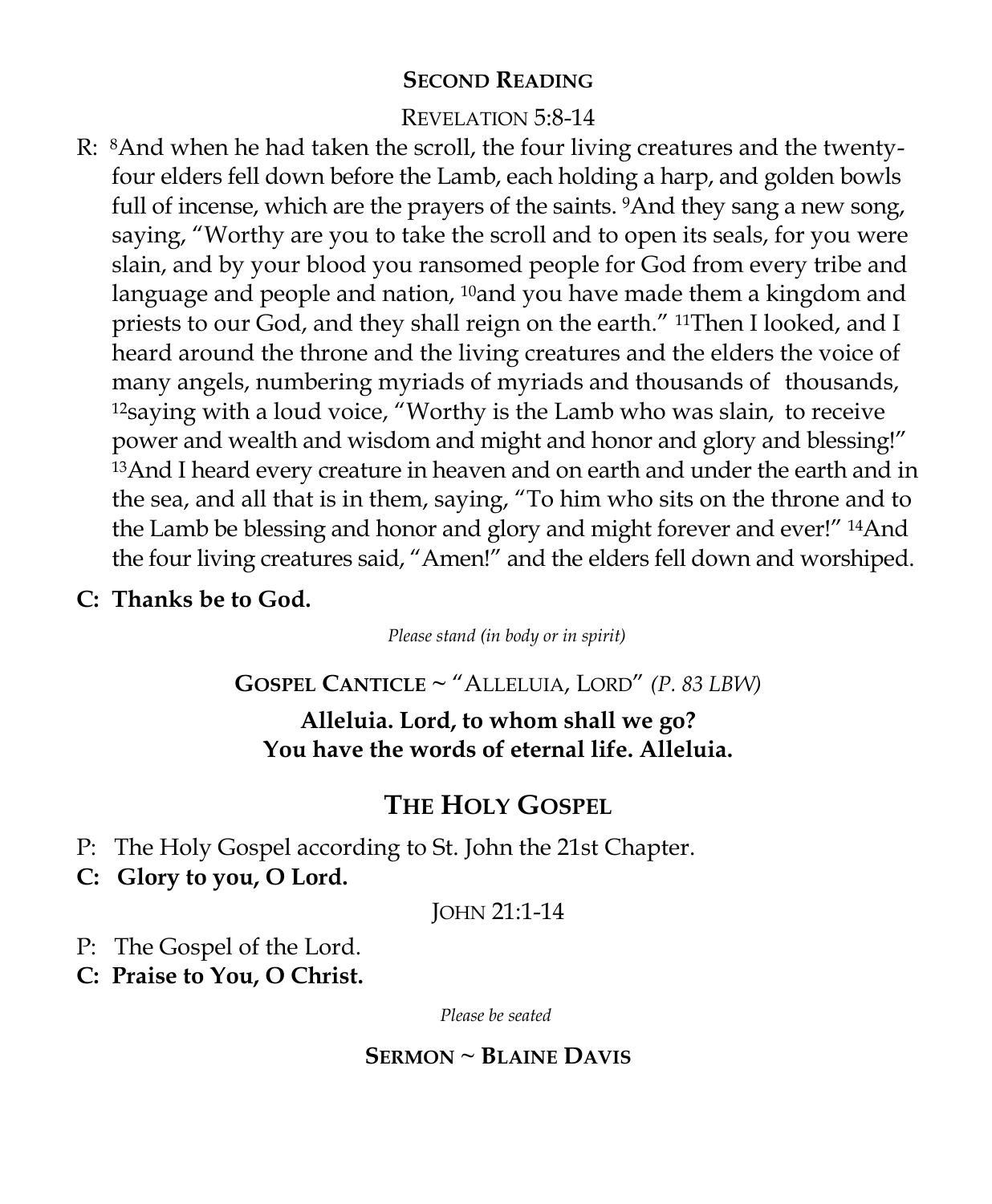#### **HYMN OF THE DAY ~** "NOW ALL THE VAULT OF HEAVEN RESOUNDS" *(LBW #143)*

| Now all the vault of heav'n resounds    | Oh, fill us, Lord, with dauntless love; |
|-----------------------------------------|-----------------------------------------|
| in praise of love that still abounds:   | set heart and will on things above      |
| "Christ has triumphed! He is living!"   | that we conquer through your triumph;   |
| Sing, choirs of angels, loud and clear! | grant grace sufficient for life's day   |
| Repeat their song of glory here:        | that by our lives we truly say:         |
| "Christ has triumphed!                  | Christ has triumphed!                   |
| Christ has triumphed!"                  | He is living!                           |
| Alleluia, alleluia, alleluia!           | Alleluia, alleluia, alleluia!           |
| Eternal is the gift he brings,          | Adoring praises now we bring            |
| therefore our heart with rapture sings: | and with the heav'nly blessed sing:     |
| "Christ has triumphed! He is living!"   | "Christ has triumphed! Alleluia!"       |
| Now still he comes to give us life      | Be to the Father, and our Lord,         |
| and by his presence stills all strife.  | to Spirit blest, most holy God,         |
| Christ has triumphed!                   | all the glory,                          |
| He is living!                           | never ending!                           |
| Alleluia, alleluia, alleluia!           | Alleluia, alleluia, alleluia!           |

#### **THE NICENE CREED**

**We believe in one God, the Father, the Almighty, maker of heaven and earth, of all that is seen and unseen.**

**We believe in one Lord, Jesus Christ, the only Son of God, eternally begottenof the Father, God from God, Light from Light, true God from true God, begotten, not made, of one Being with the Father. Through him all things were made. For us and for our salvation he came down from heaven; by the power of the Holy Spirit he became incarnate from the virgin Mary, and was made man. For our sake he was crucified under Pontius Pilate; he suffered death and was buried. On the third day he rose again in accordance with the Scriptures; he ascended into heaven and is seated at the right hand of the Father. He will come again in glory to judge the living and the dead, and his kingdom will have no end.**

**We believe in the Holy Spirit, the Lord, the giver of life, who proceeds from the Father and the Son. With the Father and the Son he is worshiped and glorified. He has spoken through the prophets. We believe in one holy catholic and apostolic Church. We acknowledge one Baptism for the forgiveness of sins. We look for the resurrection of the dead and the life of the world to come. Amen**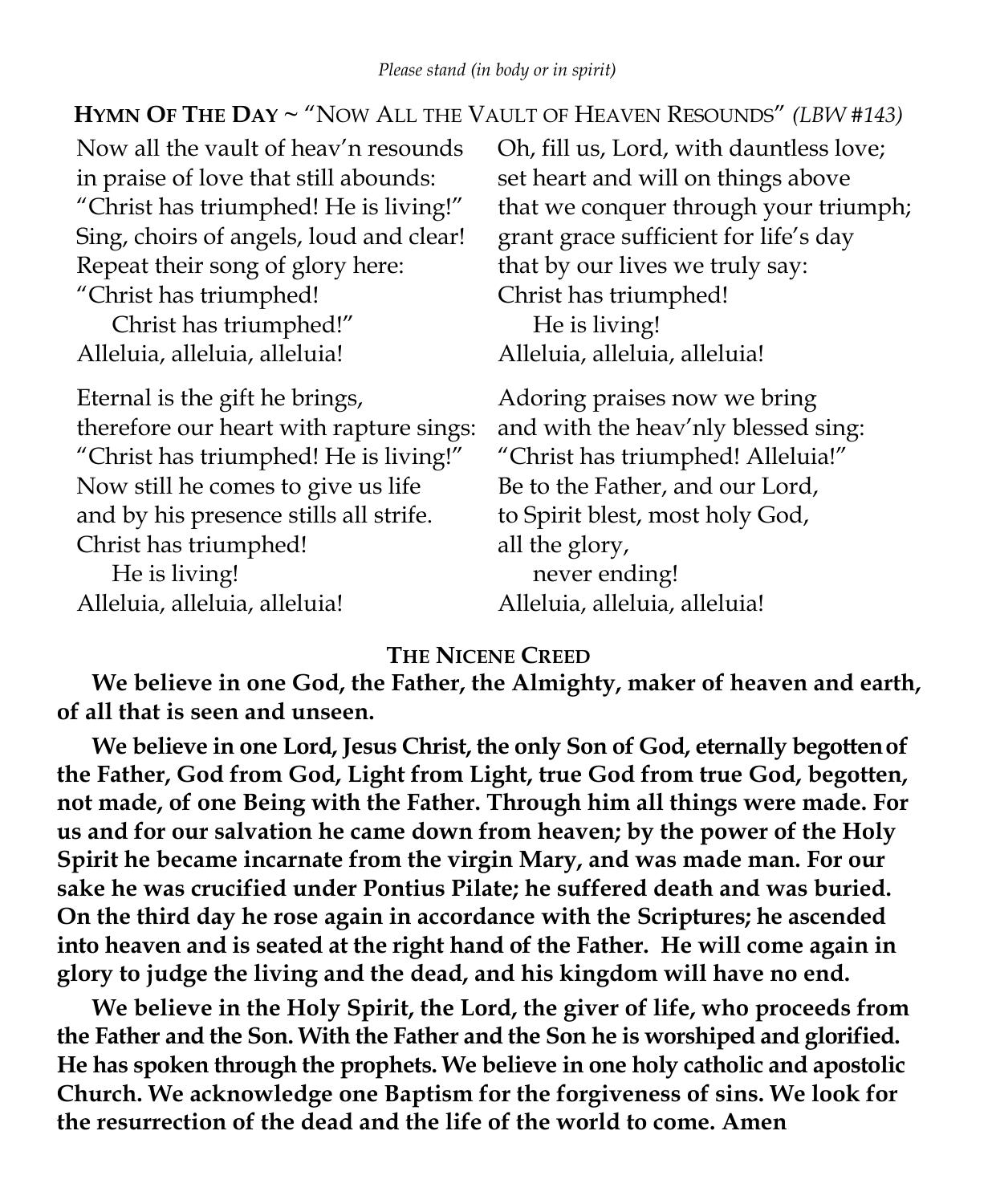## **THE PRAYERS OF THE CHURCH**

P: Confident in God's steadfast love through Jesus Christ and guided by the Holy Spirit, let us pray for the whole people of God in Christ Jesus, and for all people according to their needs.

*After each portion of the prayers:*

P: Lord, in your mercy,

## **C: Hear our prayer.**

*The prayers conclude:*

- P: Into your hands, O Lord, we commend all for whom we pray, trusting in your mercy; through your Son, Jesus Christ our Lord.
- **C: Amen**

## **THE SHARING OF THE PEACE**

- P: The peace of the Lord be with you always.
- **C: And also with you.**

*Please be seated*

## **OFFERING AND OFFERTORY MUSIC**

*Please stand for the Offering and the Communion* 

**THE OFFERTORY** *~* "THE DOXOLOGY" Praise God from whom all blessings flow. Praise Him all creatures here below. Praise Him above ye heavenly host. Praise Father,  $\mathcal{F}$  Son, and Holy Ghost. Amen

## **POST OFFERTORY PRAYER**

- P: Let us pray. Merciful Father,
- **C: We offer with joy and thanksgiving what you have first given us—our vocations, our time, our possessions—all signs of your gracious love. Receive them for the sake of him who offered himself for us, Jesus Christ our Lord. Amen**

## **The Holy Meal**

We come to the table at the gracious invitation of the Lord, receiving the body and blood of Christ for the forgiveness of our sins. So come to this table—you who have much faith, and you who would like to have more; you who have been to the Sacraments often, and you who have not been in a long time; you who have tried to follow Jesus in the world, and you who have failed—come. It is Christ who invites us to meet Him here. Adults and children not receiving communion are welcome to come forward for a blessing.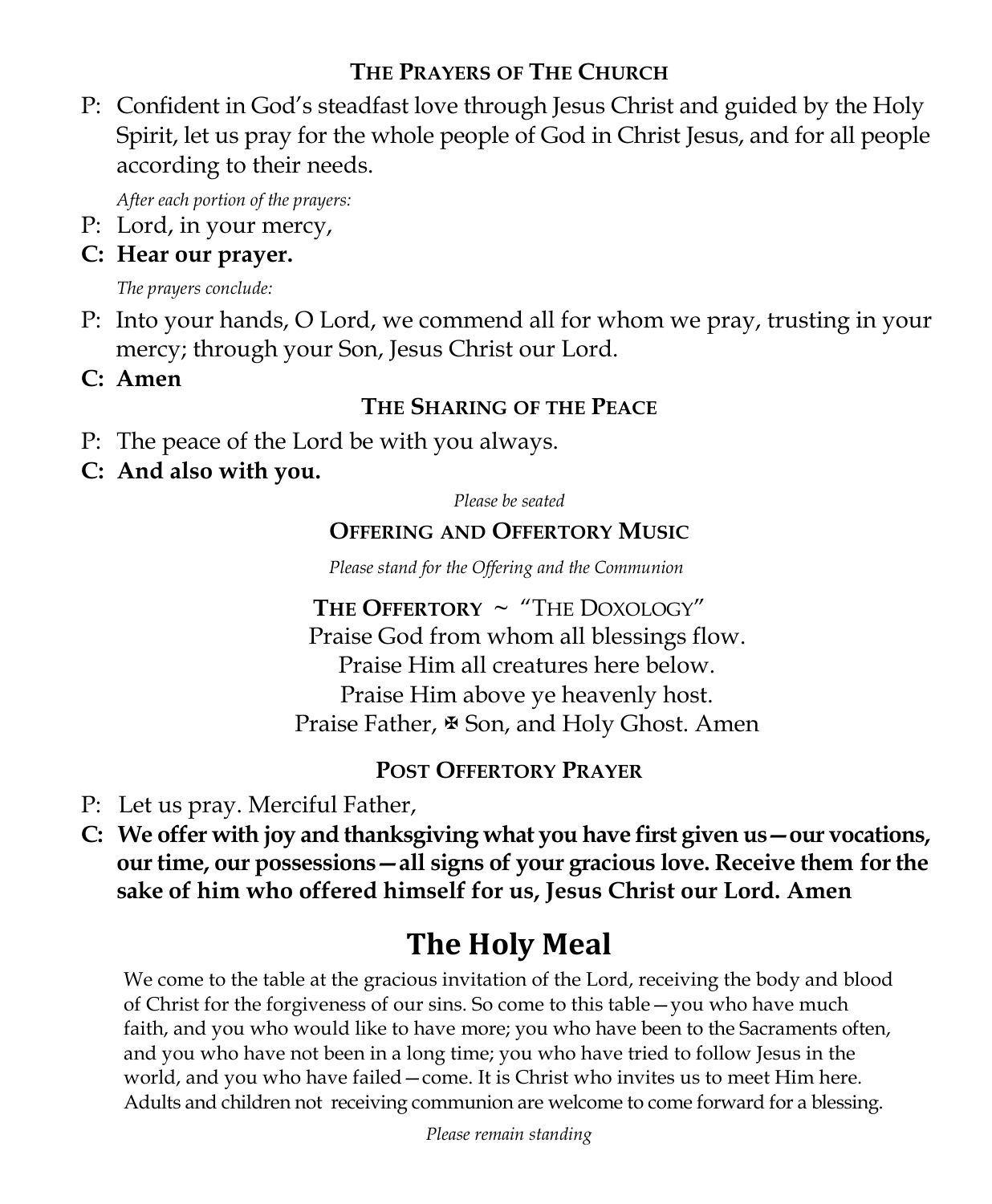## THE GREAT THANKSGIVING  $\sim$  (*P. 88 LBW*)

- P: The Lord be with you. **C: And also with you.**
	-
- P: Lift up your hearts. **C: We lift them up to the Lord.**
- P: Let us give thanks to the Lord our God. **C: It is right to give him thanks**
- **and praise.**
- P: But chiefly are we bound to praise you for the glorious resurrection of your Son, Jesus Christ, our Lord. For He is the very Paschal Lamb, who was offered for us, and has taken away the sin of the world; who by His death has destroyed death, and by his rising to life again, has restored to us everlasting life. Therefore with Angels and Archangels, and with all of the company of heaven, we laud and magnify Your glorious name; evermore praising You and saying:
- **C: Holy, holy, holy Lord, Lord God of pow'r and might: Heaven and earth are full of your glory. Hosanna in the highest. Blessed is he who comes in the name of the Lord. Hosanna in the highest.**
- P: Therefore, gracious Father, with this bread and cup we remember the life our Lord offered for us. And, believing the witness of His resurrection, we await His coming in power to share with us the great and promised feast.
- **C**: **Amen. Come, Lord Jesus.**
- P: Lord, remember us in your kingdom and teach us to pray:
- **C: Our Father, who art in heaven, hallowed be thy name, thy kingdom come, thy will be done, on earth as it is in heaven. Give us this day our daily bread; and forgive us our trespasses, as we forgive those who trespass against us; and lead us not into temptation, but deliver us from evil. For thine is the kingdom, and the power, and the glory, forever and ever. Amen**

**LAMB OF GOD**  $\sim$  (*P. 92 LBW*)

Lamb of God, you take away the sin of the world; grant us peace, grant us peace. **Lamb of God, you take away the sin of the world; have mercy on us. Lamb of God, you take away the sin of the world; have mercy on us.** 

P: In the night in which He was betrayed*,* our Lord Jesus took bread*,* and gave thanks, broke it, and gave it to His disciples, saying, 'Take and eat; this is my body, given for you. Do this for the remembrance of me.'

Again, after supper, He took the cup, gave thanks, and gave it for all to drink, saying, 'This cup is the new covenant in my blood, shed for you and for all people for the forgiveness of sin. Do this for the remembrance of me.'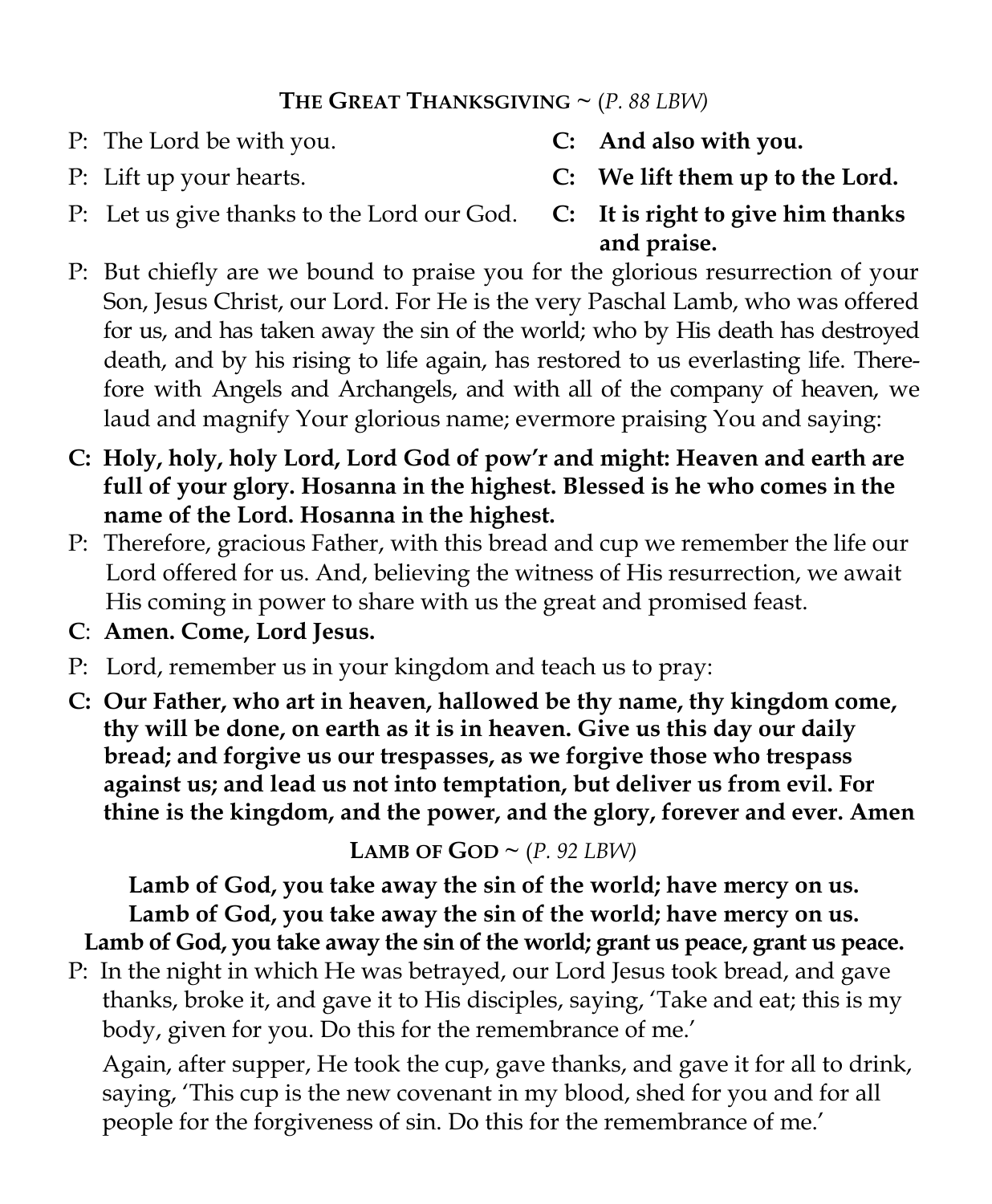#### **Distribution & Communion Hymns**

"ALLELUIA! JESUS IS RISEN"*(WOV #674, VS 1-3)*

| Alleluia! Jesus is risen!                  | Heaven to earth, Christ to the people,   |
|--------------------------------------------|------------------------------------------|
| Trumpets resounding in glorious light!     | Gift of the future now flowing to me.    |
| Splendor, the Lamb, heaven forever!        | Refrain                                  |
| Oh, what a miracle God has in sight!       | Weeping, be gone; sorrow be silent;      |
| Refrain                                    | Death put asunder, and Easter is bright; |
| Jesus is risen and we shall arise:         | Cherubim sing, "O grave, be open!"       |
| Give God the glory! Alleluia!              | Clothe us in wonder, adorn us in light.  |
| Walking the way, Christ in the center      | Refrain                                  |
| Telling the story to open our eyes;        | City of God, Easter forever,             |
| Breaking our bread, giving us glory:       | golden Jerusalem, Jesus the Lamb,        |
| Jesus our blessing, our constant surprise. | river of life. saints and archangels,    |
| Refrain                                    | Sing with creation to God the I AM!      |
| Jesus the vine, we are the branches;       | Refrain                                  |

"MIGHTY TO SAVE"

Everyone needs compassion; Love that's never failing. Let mercy fall on me. Everyone needs forgiveness; The kindness of a Savior, The hope of nations.

Life in the Spirit the fruit of the tree;

#### *Chorus:*

*Savior, He can move the mountains. My God is mighty to save, He is mighty to save. Forever: Author of salvation. He rose and conquered the grave, Jesus conquered the grave.*

So take me as You find me, All my fears and failures: Fill my life again. I give my life to follow everything I believe in… Now I surrender. *Chorus*

Shine your light and let the whole world see! We're singing for the glory of the risen King! Jesus! Shine your light and let the whole world see! We're singing for the glory of the risen King! *Chorus x2*

Shine your light and let the whole world see! We're singing for the glory of the risen King! Jesus! Shine your light and let the whole world see! We're singing for the glory of the risen King!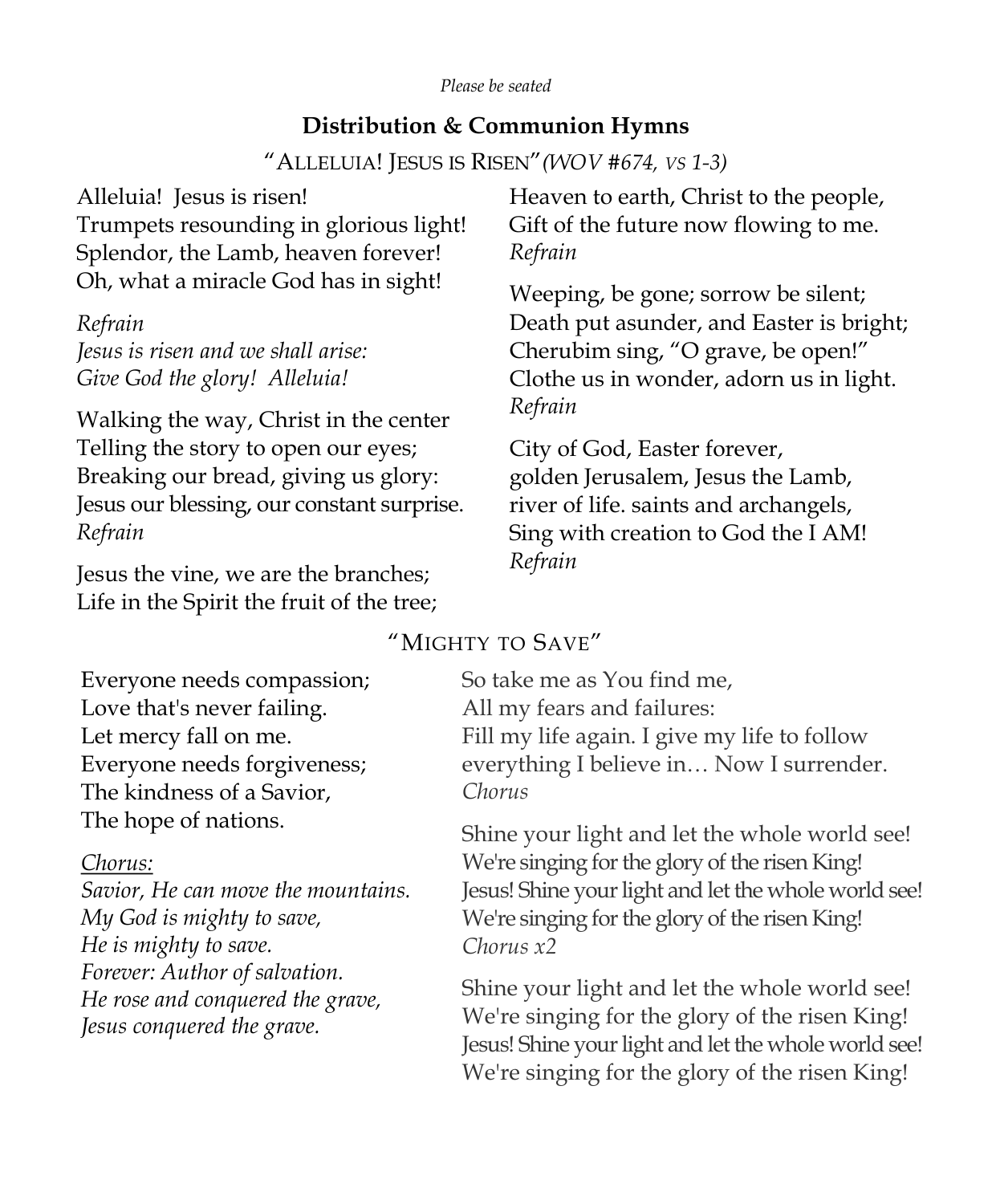#### "THERE IN GOD'S GARDEN"*(WOV #668, VS 1-3)*

| There in God's garden stands the                                                         | see the scars of suff'ring;                                                                               |
|------------------------------------------------------------------------------------------|-----------------------------------------------------------------------------------------------------------|
| Tree of Wisdom,                                                                          | See where the tendrils of our human                                                                       |
| Whose leaves hold forth the healing                                                      | selfhood feed on its life blood.                                                                          |
| of the nations:<br>Tree of all knowledge, Tree of all<br>compassion, Tree of all beauty. | Thorns not its own are tangled in its<br>foliage; our greed has starved it, our<br>despite has choked it. |
| Its name is Jesus, name that says,                                                       | Yet, look! It lives! Its grief has not                                                                    |
| "Our Savior!" There on its branches                                                      | destroyed it nor fire consumed it.                                                                        |

#### "HE TOUCHED ME"

Shackled by a heavy burden, 'neath a load of guilt and shame. Then the hand of Jesus touched me And now I am no longer the same.

*He Touched me, oh, He touched me. And oh, the joy that floods my soul. Something happened And now I know, He touched me and made me whole. Something happened And now I know,*

Since I met this blessed Savior, Since he cleansed and made me whole, I will never cease to praise Him. I'll shout it while eternity rolls.

*He Touched me, oh, He touched me. And oh, the joy that floods my soul. He touched me and made me whole.*

*Please stand*

#### **COMMUNION BLESSING**

- P: The body and blood of our Lord Jesus Christ strengthen you and keep you in his grace.
- **C: Amen**

**POST-COMMUNION CANTICLE** ~ "GLORY TO GOD" *(TO THE TUNE OF ODE TO JOY)*  Glory be to God in heaven; peace, goodwill to all the earth. Mighty God of all creation, Father of surpassing worth; We exalt you, we adore you, we lift high our thanks and praise; Saints and angels bow before you; here on earth our songs we raise.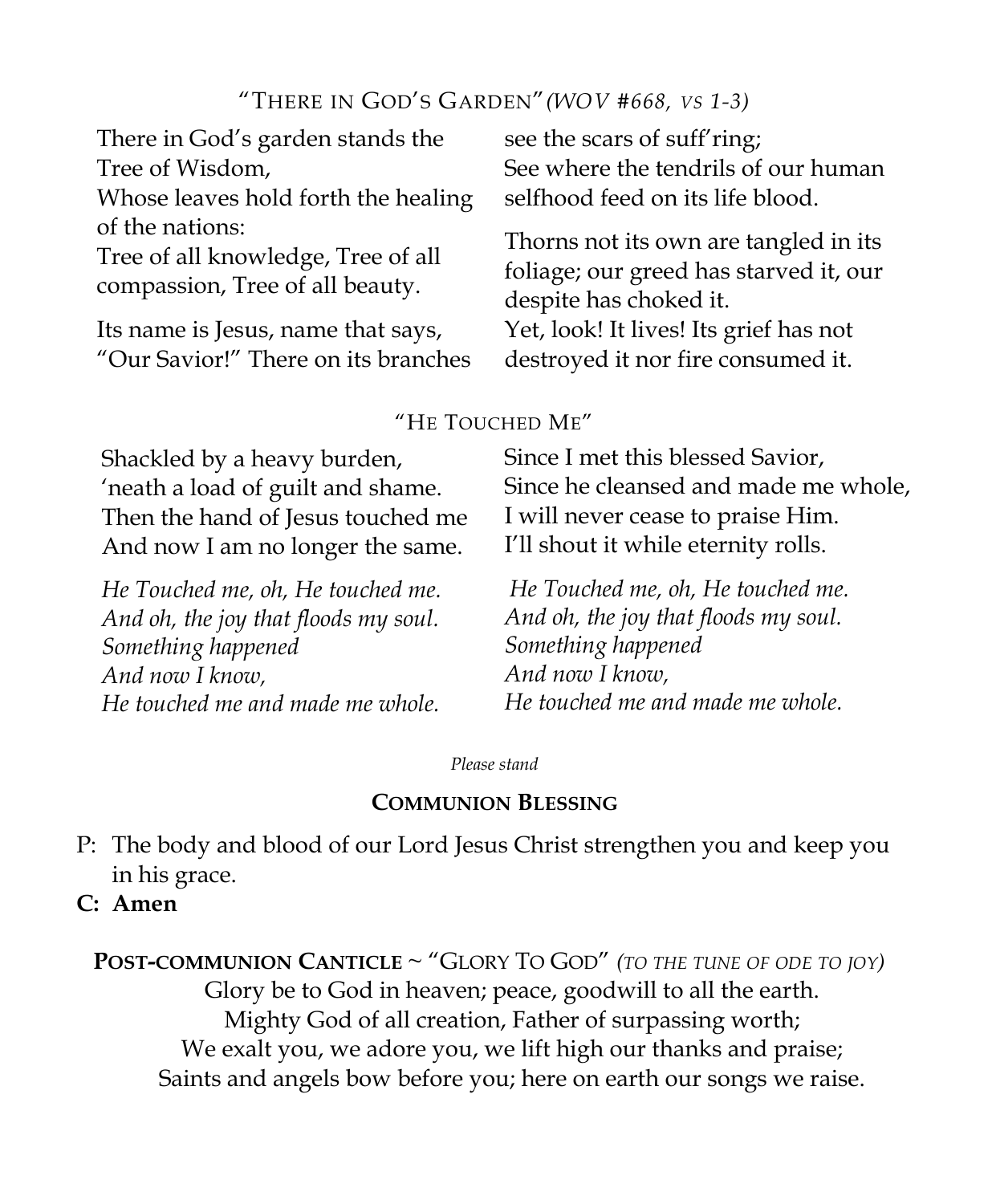#### **POST COMMUNION PRAYER**

- P: Let us pray. We give you thanks almighty God, that you have refreshed us through the healing power of this gift of life; and we pray that in your mercy you would strengthen us, through this gift, in faith toward you and in fervent love toward one another; for the sake of Jesus Christ our Lord.
- **C: Amen**

**BENEDICTION**  $\sim$  *(P. 95 LBW)* 

P: The Lord bless you and keep you. The Lord make his face shine on you and be gracious to you. The Lord look upon you with favor and give you peace. In the name of the Father, ✠ Son, and Holy Spirit.

#### **C: Amen**

#### **CLOSING HYMN ~ "**THINE IS THE GLORY" (*LBW #145, VS 2-3)*

Lo, Jesus meets thee, Risen from the tomb! Lovingly he greets thee, Scatters fear and gloom; Let his Church with gladness, Hymns of triumph sing, For the Lord now liveth, Death hath lost its sting!

*Thine is the glory, Risen, conqu'ring Son; Endless is the vic-t'ry, Thou o'er death has won!*

No more we doubt thee, Glorious Prince of life; Life is nought without thee, Aid us in our strife; Make us more than conqu'rors, Through thy deathless love; Bring us safe through Jordan to thy home above.

*Thine is the glory, Risen, conqu'ring Son; Endless is the vic-t'ry, Thou o'er death has won!*

#### **DISMISSAL**

P: The Lord be with you! Go and serve in Jesus' name. **C: Thanks be to God.** 

#### **POSTLUDE**

Liturgy material reprinted from Lutheran Book of Worship, © 1978, Augsburg Fortress; and/or With One Voice, © 1995, Augsburg Fortress. All rights reserved. Used by permission of Augsburg Fortress License #14824-LIT.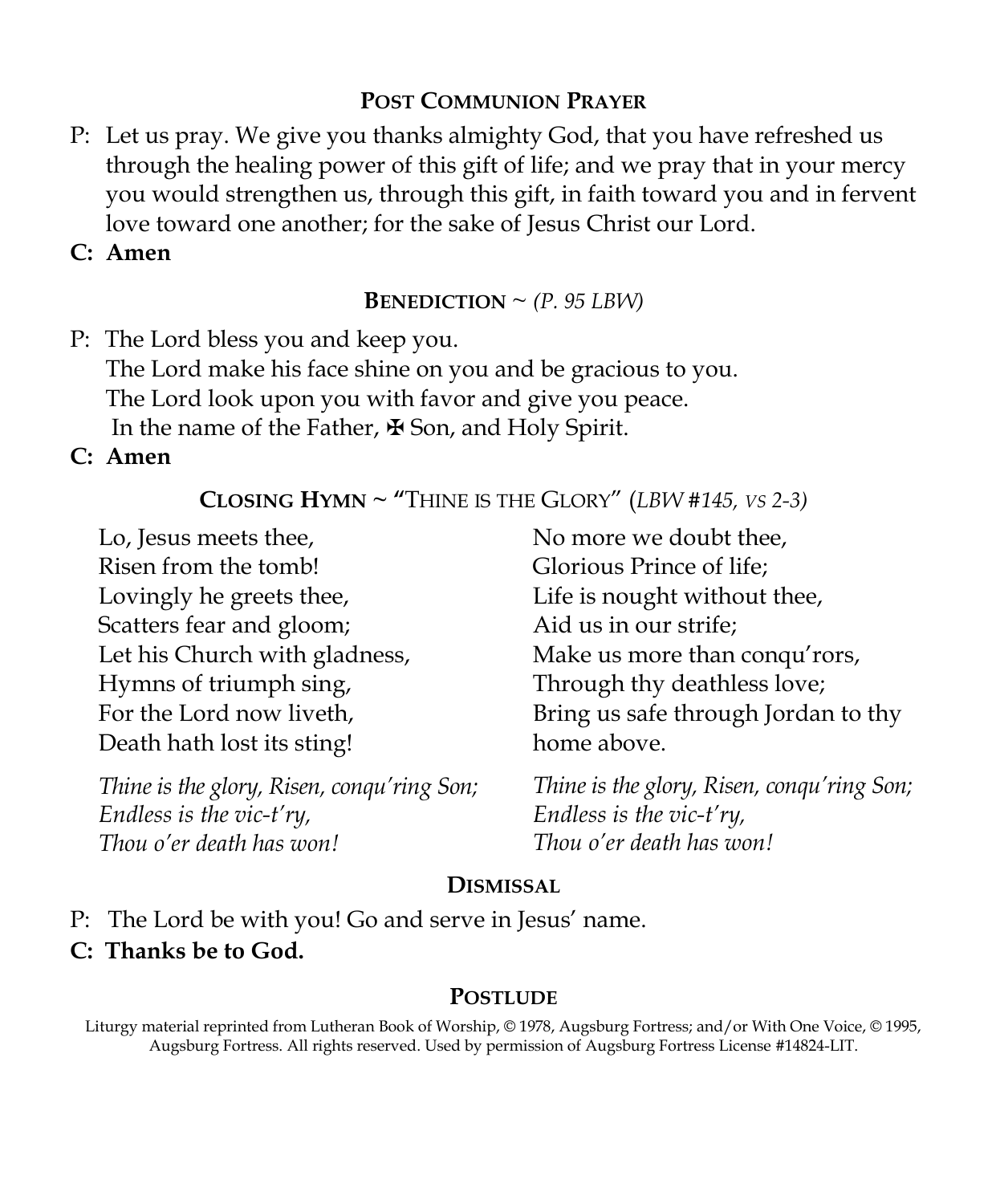#### **ANNOUNCEMENTS**

#### Please Note next Sunday Time Change

Next Sunday, May 8th (Mother's Day), Rev. Mark Braaten will be here to give the message. Worship Service will start at 10:15 a.m.

## Vanco Mobile App Updated

If you are giving tithes and offerings through the Give Plus Mobile app, this app is ending April 30th and the new app, Vanco Mobile will start. You will have the same login information, but you will need to download the new app. If you have any questions, please see or call Amanda in the office.

## Volunteer Opportunity... Sunday School Curriculum

We will be reviewing and ordering curriculum for the 2022-2023 Sunday School year this coming June. If interested in joining this committee (approx. 3 meetings) please contact Carmen Nazario at 972-533-9935.

#### Save The Date! VBS

Our Vacation Bible School will be held July 3rd-8th!

## Luther Hill Summer Camp

Any student completing grades 2nd-8th is welcome to sign up for church camp at Lutherhill, July 24-29, 2022. Please register at [www.lutherhill.org](http://www.luterhill.org) **ASAP**, to increase our chances of getting that week. No one will need a GHR ID. If your child wants a cabinmate, request this on dashboard (bottom right under optional items) which immediately follows the login screen. Transportation to and from camp will be provided. Scholarship for camp tuition is available; please see Pastor Martin.

Youngn - completed 2nd or 3rd grade Yearling - completed 4th, 5<sup>th</sup> or 6<sup>th</sup> grade Jr. High - completed 6th, 7th or 8th grade

## NALC Disaster Relief Donations Request

We are asking for donations of bath towels. They do not need to be new, just gently used. We also need combs, toothpaste, deodorant, and floss. Please place these items on the table in the Fellowship Hall. The plan is to make hygiene bags with Prime Timers in May. Thank you for all of your support.